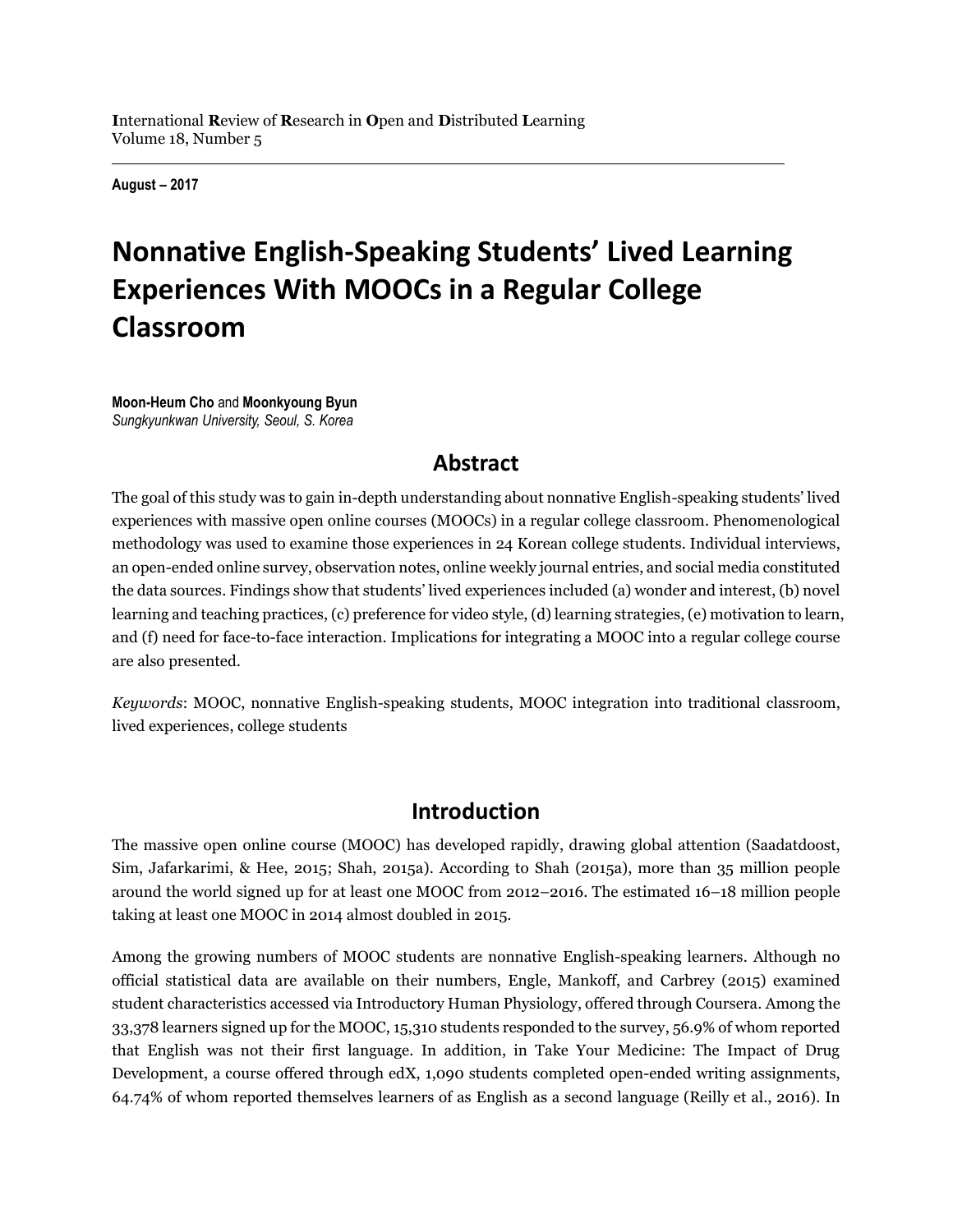terms of the growing power of the internet, the number of nonnative English-speaking learners in MOOCs is expected to grow rapidly as the total number of these courses dramatically increases (Shah, 2015a).

In addition, because MOOCs have provided diverse, innovative, and high-quality content at no cost or at low cost to the public (Engle et al., 2015; Gillani & Eynon, 2014; Jordan, 2014; Sandeen, 2013), educators from around the world have become increasingly interested in adding relevant MOOC content to their regular classrooms (Bruff, Fisher, McEwen, & Smith, 2013; Najafi, Evans, & Federico, 2014; Sandeen, 2013; Swigart & Lang, 2016); yet very little empirical research has been conducted with regard to nonnative English-speaking students. The purpose of the study was, therefore, to identify nonnative English students' lived learning experiences with MOOCs in a regular college classroom.

# **Massive Open Online Courses (MOOCs)**

Initiated by a range of prestigious universities, including Harvard, MIT, and Stanford, massive open online courses (MOOCs) have drawn substantial attention from both academia and the public (Jordan, 2014; Veletsianos, Collier, & Schneider, 2015) and have been scrutinized to determine academic rigor whether credits earned in MOOCs can be accepted for college credits (Sandeen, 2013). Recently, leaders at six universities on three continents—North America, Australia, and Europe—planned to pilot global credits transferrable (a) to degrees and (b) among the universities in the alliance (Shah, 2016). In addition, several MOOC platforms offer credentials. For example, Udacity, Harvard, and edX offer Nanodegrees, Credentials of Readiness, and XSeries, respectively. Although the way employers recognize the credentials is unclear, more MOOC learners seem interested in acquiring certificates after completing MOOCs. For example, Johns Hopkins University made \$3.5 million in less than a year with the sale of certificates for its Data Science Specialization courses (Shah, 2015b); by implication, at least, MOOC learners recognize MOOC credentials or hope that employers recognize them as well.

Members of the general public are interested in new opportunities to acquire quality higher education content at no cost or low cost even without admission to traditional universities (Veletsianos et al., 2015). In addition, members of the media have shown interest in educational equity and have predicted changes in future higher education landscapes with MOOCs (Universities UK, 2013). With the development of diverse platforms, MOOCs have evolved in two different business models. Coursera and Udacity, led by Stanford University faculty, were developed for profit; and edX, established by MIT and Harvard and led by an MIT faculty member, was developed as a nonprofit consortium (Sandeen, 2013; Universities UK, 2013).

# **cMOOCs vs. xMOOCs**

Two types of MOOCs are cMOOCs and xMOOCs (Sanchez-Gordon & [Luján-Mora,](https://library.iated.org/authors/Sergio_Luj%C3%A1n-Mora) 2014; Universities UK, 2013). cMOOCs are situated in connectivism, in which students learn by seeking information and sharing it with other learners (Sanchez-Gordon & [Luján-Mora,](https://library.iated.org/authors/Sergio_Luj%C3%A1n-Mora) 2014). In connectivism "knowledge is distributed across a network of connections, and. . . learning consists of the ability to construct and traverse those networks" (Downes, 2012, para. 2). Connectivism and Connective Knowledge, the first cMOOC, organized by Siemens and Downes from the University of Manitoba, Canada, was offered in 2008 on various blog aggregators at no cost; and almost 2,300 students enrolled in it. The course was highly interactive, social,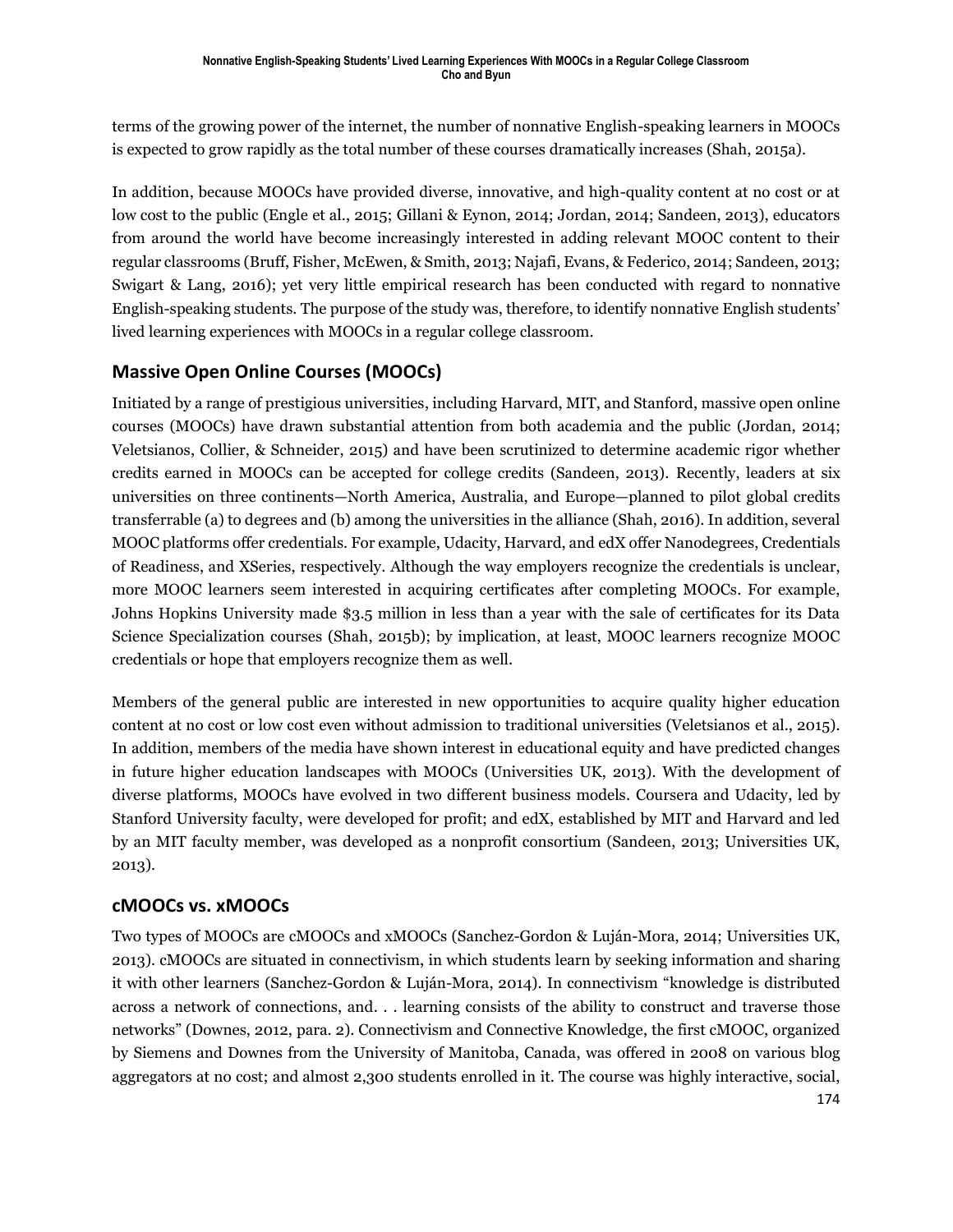nonlinear, and nonstructured, similar to online gaming (Sanchez-Gordon & [Luján-Mora,](https://library.iated.org/authors/Sergio_Luj%C3%A1n-Mora) 2014). In cMOOCs students are encouraged to pursue their own learning independently by defining course content instead of depending on an instructor's guidance; their learning is not evaluated by instructors because all learners pursue different work (Hew & Cheung, 2014).

By contrast, xMOOCs are based on a cognitivist-behaviourist approach, allowing students autonomy within the instructor's guidelines (Hew & Cheung, 2014). Learners engage in content by watching videos developed by the instructor and completing quizzes and assignments. Often, students engage in peer evaluation for an individual project. Completed activities are used to assess student achievement. Most of the courses offered by Coursera, edX, and Udacity can be categorized as xMOOCs. These platforms offer both self-paced and structured MOOCs with course schedules. In self-paced MOOCs, learners can take a course aligned with their individual learning pace. Typically 4–8 weeks in duration, structured MOOCs with course schedules include predesigned course syllabi.

# **Nonnative English-Speaking Participants' Learning in MOOCs**

Very little is known about how nonnative English-speaking students learn in MOOCs. Several researchers have argued that MOOC developers and educators should consider their needs. Because most MOOCs are offered in English (Shah, 2015a), the language barrier is a concern (Colas, Sloep, & Garreta-Domingo, 2016; Reilly et al., 2016; Sanchez-Gordon [& Luján-Mora,](https://library.iated.org/authors/Sergio_Luj%C3%A1n-Mora) 2014). Nonnative English-speaking students read more slowly than native speakers and are likely to play a video slowly to understand instructors' lessons (Reilly et al., 2016) and may require more time to learn the content, sometimes falling behind (Sanchez-Gordon & [Luján-Mora,](https://library.iated.org/authors/Sergio_Luj%C3%A1n-Mora) 2014). Nonnative English-speaking students tend to achieve lower scores than Englishspeaking students in MOOCs (Engle et al, 2015; Reilly et al., 2016)

Another concern is nonnative English-speaking learners' participation in social interaction, such as online discussion (Colas et al., 2016). In an analysis of online forum participation in a business course offered in Coursera, Gillani and Eynon (2014) found that European and North American participants not only achieved higher grades in forum participation than those from Asia but were also more visible in online forums, participating in discussions more actively than other participants. Colas et al. (2016) have provided facilitation in online discussion in seven different languages: Bulgarian, Catalan, English, French, Greek, Slovenian, and Spanish. Although they found that such facilitation did not enhance completion rates, their study is meaningful in that they considered the needs of nonnative English-speaking learners in a MOOC delivered in English.

# **Integrating a MOOC Into a Class**

Although global educators have shown interest in using MOOCs as teaching materials, few empirical studies have been reported. Among them, Bruff et al. (2013) researched a MOOC incorporated into a regular college classroom for 10 weeks at Vanderbilt, where a professor integrated a MOOC about machine learning, developed by Stanford University, into a face-to-face course about the same subject. Students were to complete the self-paced MOOC on the Coursera platform and submit screenshots of quizzes and assignments to the instructor, who could thus confirm their completion of the course. During the 10 weeks, students were required to attend the face-to-face class and discuss topics not covered in the MOOC.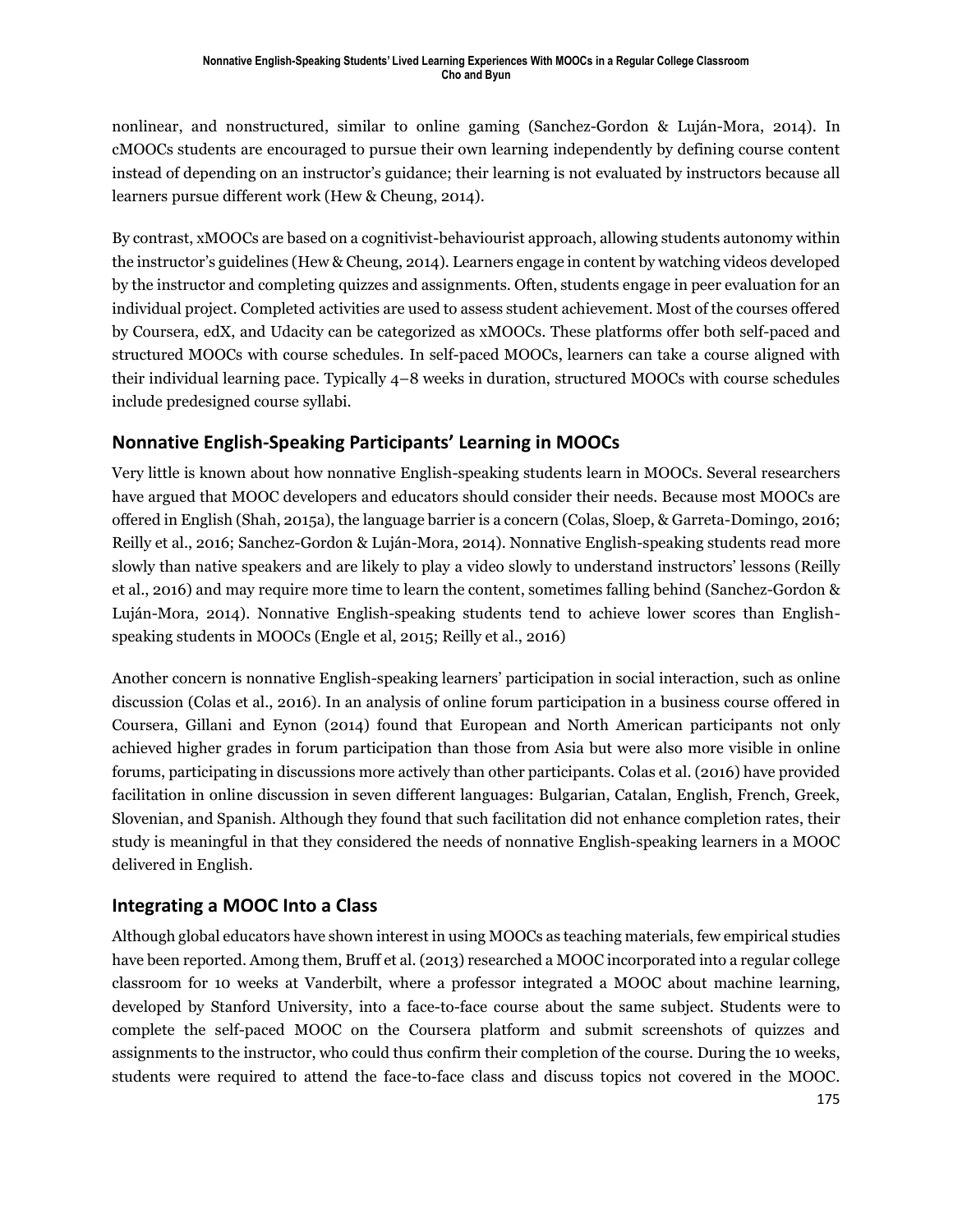Students reported that they found the videos in the MOOC useful but that the content covered in the faceto-face class should have been more closely aligned with them and the subject of discussion with their instructor in the face-to-face class.

In another study, Najafi, Evans, and Federico (2014) incorporated the content of a three-week behavioural economics course from an edX MOOC into Analyzing Current Economic Issues, a five-week course designed for high school advanced placement students at a Canadian high school. Najafi et al. divided students into two groups: a MOOC-only group and a blended-mode group. The MOOC-only group had no face-to-face sessions, but the blended-mode group had an hour tutorial session with the classroom teacher. No significant differences in content knowledge were found in the two groups; however, students in the MOOConly group performed better on a written test than those in the blended-mode group. Although these two empirical studies have contributed to understanding students' learning experiences in a MOOC in the regular classroom, more empirical research on diverse students' perspectives is necessary.

### **Driving Question**

The goal of this study was to examine nonnative English-speaking students' lived experiences when MOOCs were adopted as a learning activity in a regular college classroom.

# **Method**

# **Phenomenology**

We implemented phenomenological methodology to examine students' lived experiences with MOOCs in a regular college classroom. Phenomenology is an approach used to uncover the meaning of human experience as people live it (van Manen, 2007). Bruyn (1966) held that "phenomenology serves as the rationale behind efforts to understand individuals by entering into their field of perception in order to see life as these individuals see it" (p. 90). Phenomenology is not only descriptive but also entails interpretive analysis of human experience (Dowling, 2007), and a phenomenon is a moment of everyday living (van Manen, 2007). The phenomenon under study in this paper is nonnative English-speaking students' experience taking a MOOC as a learning activity in a regular college classroom. Because we aimed both at exploring and interpreting their experiences with a MOOC and because phenomenology supports descriptive and interpretative analysis, using it to address our research question was appropriate.

# **Context of the Study**

The study was conducted in two education courses offered at a research university in South Korea: Introduction to Big Data in Education and Computer Applications in Education. For Introduction to Big Data in Education, four instructors from four different academic areas—educational technology, educational philosophy, educational administration, and educational evaluation—taught the course. As part of the learning activities, MOOC modules were integrated into the educational technology portion of the course. Students in this course took The Data Scientist's Toolbox, offered by Johns Hopkins University and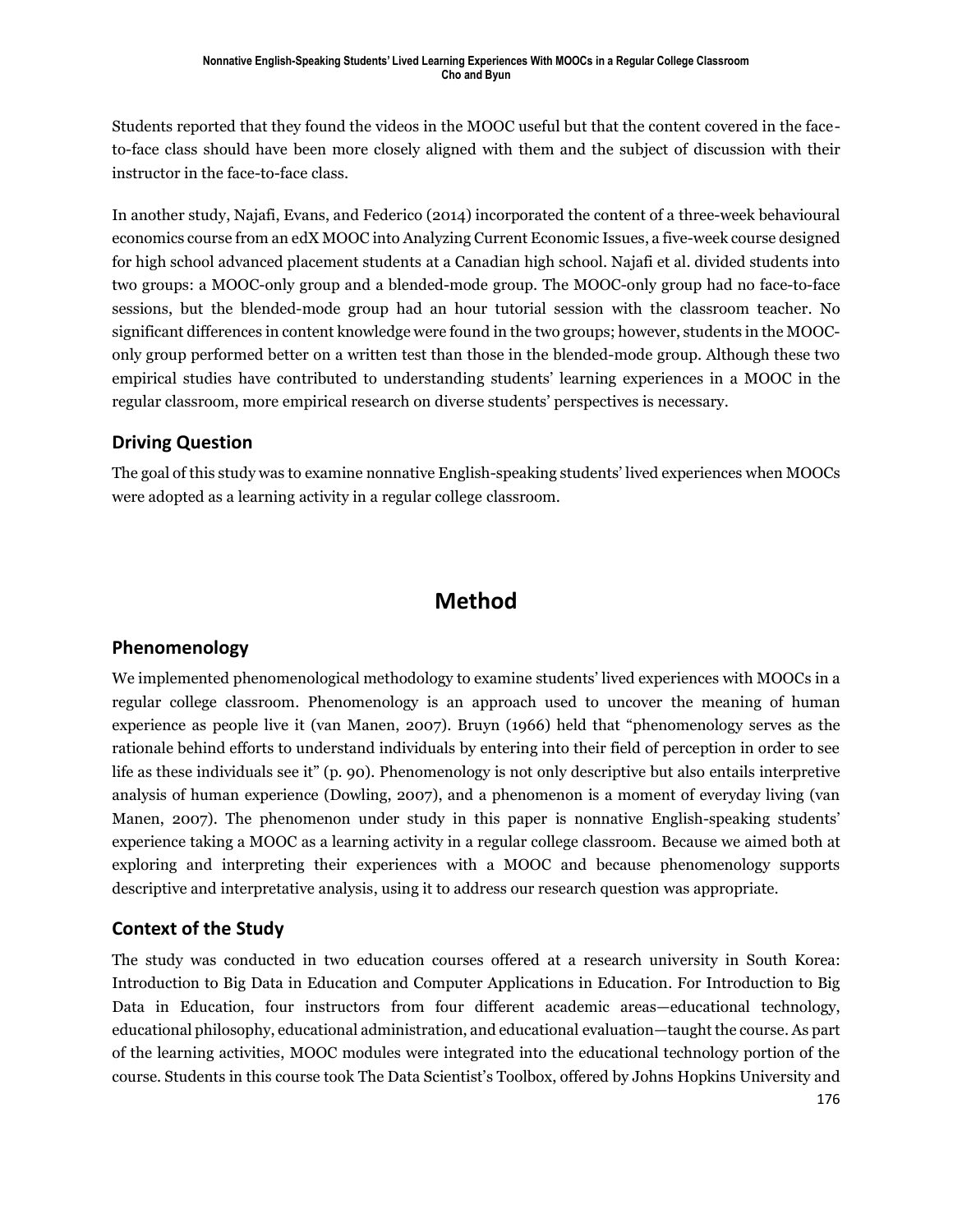delivered by Coursera, and were expected to learn R, a programming language used for data analysis, and expand their understanding of its application with data. Information about the MOOCs students took appears in Table 1.

Table 1

#### *Information About the MOOCs*

| Regular college class                        | Title of MOOC                                                 | University providing<br>the course | Duration |
|----------------------------------------------|---------------------------------------------------------------|------------------------------------|----------|
| Introduction to Big<br>Data in Education     | The Data Scientist's<br><b>Toolbox</b>                        | Johns Hopkins<br>University        | 4 weeks  |
| <b>Computer Applications</b><br>in Education | Powerful Tools for<br>Teaching and Learning:<br>Web 2.0 Tools | University of Houston<br>System    | 5 weeks  |
|                                              | Assessment and<br>Teaching of 21st-<br>Century Skills         | University of<br>Melbourne         | 6 weeks  |

#### *Note.* All the MOOCs were offered by Coursera.org

The same instructor who taught the educational technology portion of Introduction to Big Data in Education taught Computer Applications in Education with four modules, including ePortfolio, Web 2.0, a MOOC, and global learning. Students chose one of the two following MOOCs, both offered by Coursera. Either Powerful Tools for Teaching and Learning: Web 2.0 Tools from the University of Houston System or Assessment and Teaching of 21st-Century Skills from the University of Melbourne. Taking a MOOC course was a required class activity in the MOOC module, and students were expected to experience a new form of technology-mediated learning and develop an understanding of the influence of MOOCs on learning in school and beyond.

Because the instructor determined that students could manage the level of difficulty of the MOOC content without further explanation, he covered other relevant topics related to course content during the class time like Bruff et al. (2013). Achieving a certificate in the course was a part of the evaluation criteria for both Introduction to Big Data in Education and Computer Applications in Education, and all students earned certificates.

To support students' MOOC learning in a regular college classroom, three types of supports were provided: (a) financial support for earning a certificate of completion; (b) social learning through technology by connecting students with KakaoTalk, a social network service in Korea; and (c) weekly online journal entries.

**Financial support**. According to Hew and Cheung (2014), a learner's intention to achieve a certificate in a MOOC predicts the likelihood of retention; therefore, we supported students' achievement of certificates. The university where the current research was conducted provided financial support as part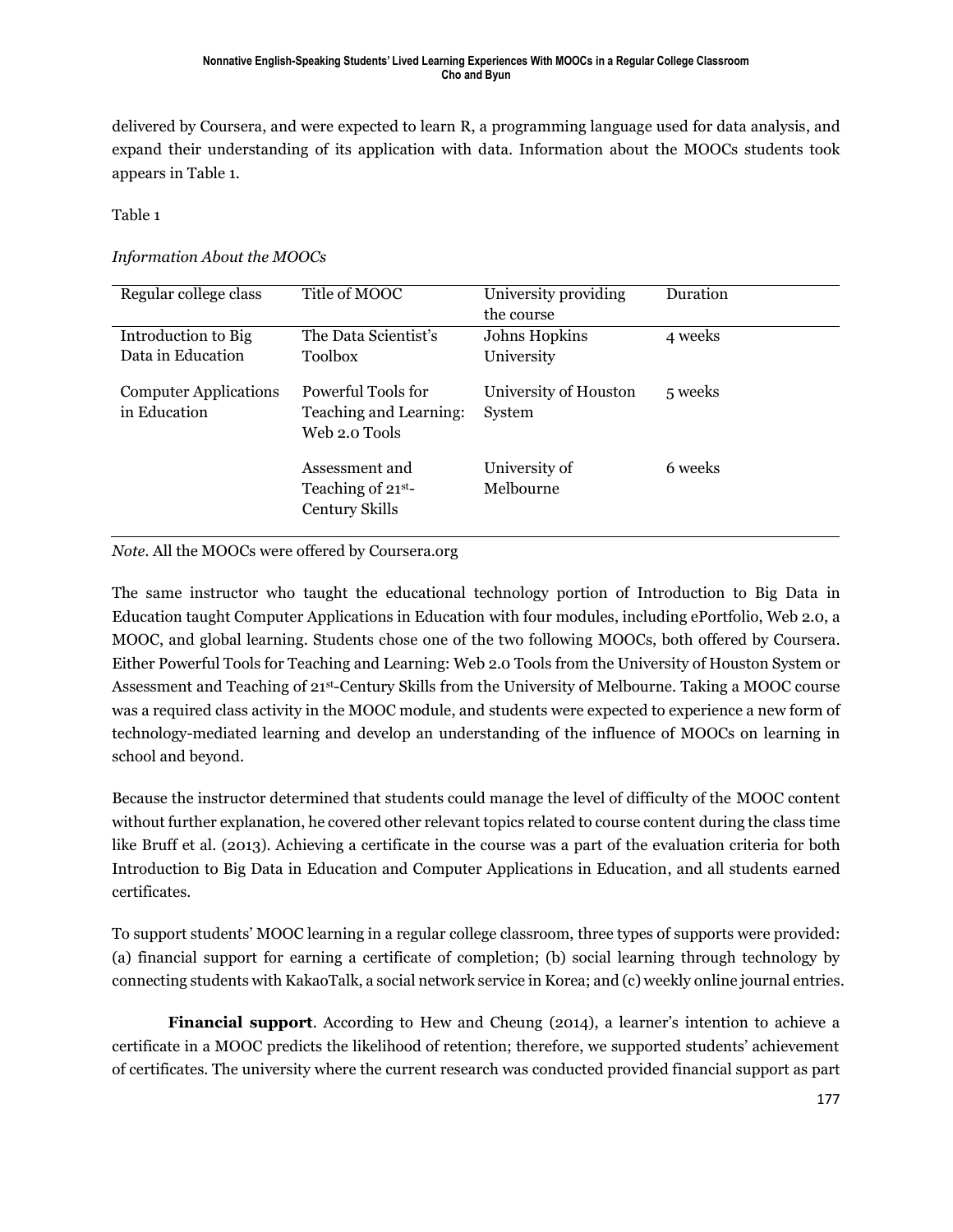of an innovative teaching approach. Learners who ranked above the  $70<sup>th</sup>$  percentile in the MOOC qualified for the certificate issued by the university offering it.

**Social media**. We anticipated that students would need a virtual space where they could interact with peers. Because the instructor minimized his role in MOOC learning in the regular classroom, KakaoTalk was a good social media site, where students could discuss topics, seek assistance, or provide help to others. KakaoTalk, a Korean social networking service, was chosen over Facebook or Twitter because all the Korean students had already installed it on their smartphones; students were able to chat using both written and oral text and share images or other files with one another on KakaoTalk.

**Weekly online journal entries**. Every Monday students received a link to weekly online journal topics created with Google Forms and were expected to complete the journal entry by Sunday. They had one week to plan, monitor, and reflect upon their learning in the MOOCs. Four prompts were provided for the weekly online entry, including the following: (a) What goals have you set for your success this week in the MOOC, and how would you evaluate your achievement? (b) Describe a challenge with your MOOC this week and the steps you took to solve the problem. (c) What feelings did you experience this week in your MOOC, and how did the emotions impact your learning? (d) If you have other ideas to share with your instructor, please describe them.

# **Participants**

A total of 24 Korean students participated in this study at a university where their graduation requirements included the completion of four courses offered in English. All students enrolled in two courses offered in English participated in a MOOC: Introduction to Big Data in Education (n=12) and Computer Applications in Education (n=12). Students and the instructors spoke only in English during class, and students submitted all their writing assignments in English; therefore, the instructor assumed that students had no major issue taking a MOOC offered in English. Among the 24 students, the majority of students were undergraduates ( $n=21$ ) and less than 25 years old ( $n=15$ ). None of them had prior experience with MOOCs; however, most of them  $(n=23)$  had prior experience with an online course. Detailed demographic information about the 24 students appears in Table 2.

Table 2

| Participant                  | Age | Gender | <b>Status</b> | Number of online<br>courses taken |  |
|------------------------------|-----|--------|---------------|-----------------------------------|--|
| The Data Scientist's Toolbox |     |        |               |                                   |  |
|                              | 23  | Female | Undergraduate | 5                                 |  |
| $\overline{2}$               | 21  | Female | Undergraduate |                                   |  |
| 3                            | 22  | Female | Undergraduate |                                   |  |

#### *Demographic Information on Participants*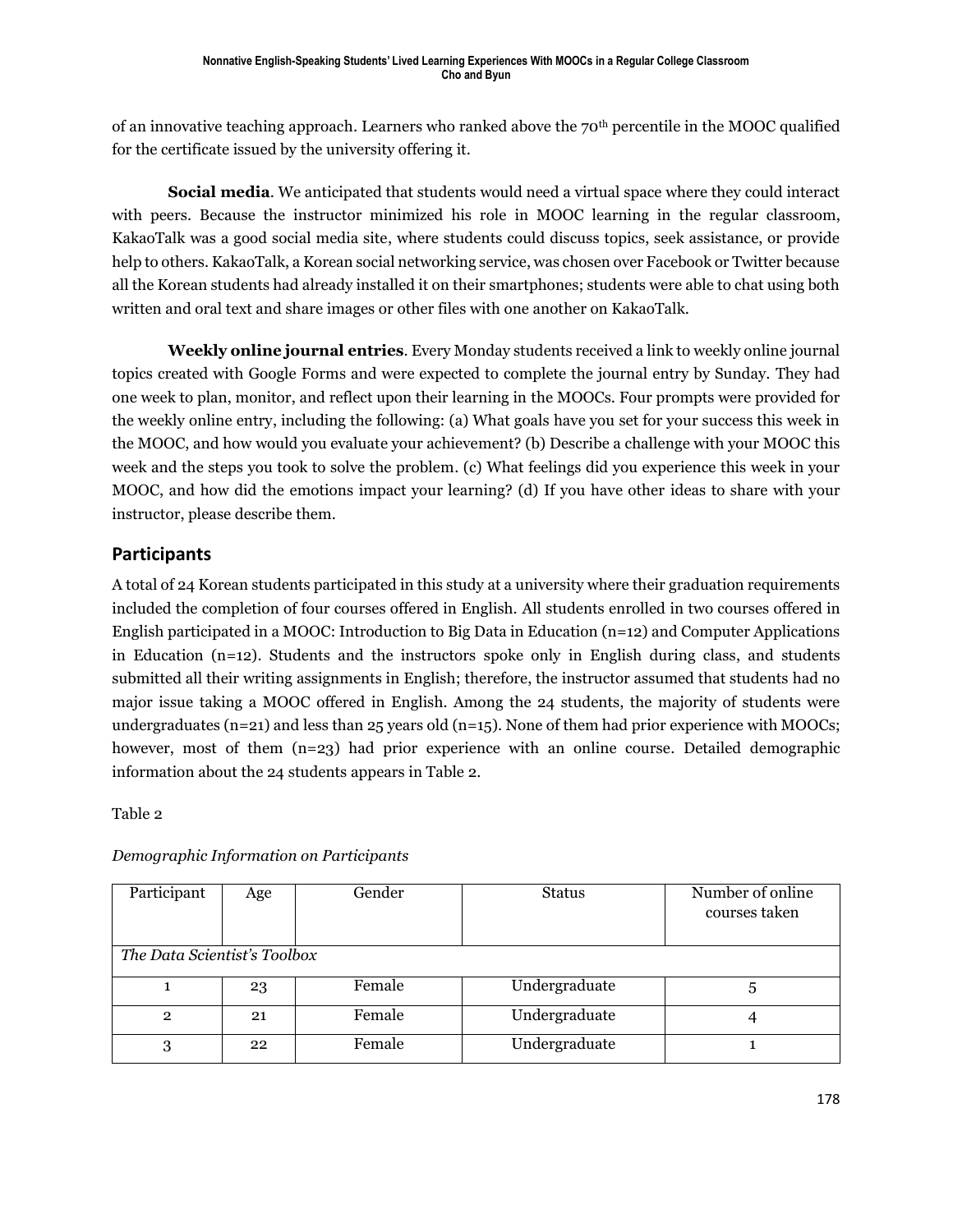| Nonnative English-Speaking Students' Lived Learning Experiences With MOOCs in a Regular College Classroom |              |  |
|-----------------------------------------------------------------------------------------------------------|--------------|--|
|                                                                                                           | Cho and Byun |  |

| $\overline{4}$                                          | 26 | Male   | Undergraduate | 8              |  |
|---------------------------------------------------------|----|--------|---------------|----------------|--|
| 5                                                       | 27 | Male   | Undergraduate | 10             |  |
| $\overline{6}$                                          | 27 | Male   | Undergraduate | $\overline{7}$ |  |
| $\overline{7}$                                          | 26 | Male   | Undergraduate | 6              |  |
| 8                                                       | 24 | Female | Undergraduate | 8              |  |
| 9                                                       | 25 | Female | Undergraduate | 3              |  |
| 10                                                      | 26 | Male   | Graduate      | $\mathbf{O}$   |  |
| 11                                                      | 42 | Male   | Graduate      | $\mathbf{1}$   |  |
| 12                                                      | 34 | Female | Graduate      | 11             |  |
| Powerful Tools for Teaching and Learning: Web 2.0 Tools |    |        |               |                |  |
| 13                                                      | 22 | Male   | Undergraduate | 15             |  |
| 14                                                      | 24 | Male   | Undergraduate | 5              |  |
| 15                                                      | 24 | Female | Undergraduate | 6              |  |
| $\overline{16}$                                         | 20 | Female | Undergraduate | $\overline{7}$ |  |
| 17                                                      | 23 | Male   | Undergraduate | $\overline{4}$ |  |
| $\overline{18}$                                         | 21 | Female | Undergraduate | 3              |  |
| 19                                                      | 21 | Male   | Undergraduate | $\mathbf{1}$   |  |
| Assessment and Teaching of 21st-Century Skills          |    |        |               |                |  |
| 20                                                      | 21 | Male   | Undergraduate | $\overline{4}$ |  |
| 21                                                      | 23 | Male   | Undergraduate | 3              |  |
| 22                                                      | 24 | Female | Undergraduate | $\mathbf{1}$   |  |
| 23                                                      | 23 | Male   | Undergraduate | 6              |  |
| 24                                                      | 26 | Male   | Undergraduate | $\overline{4}$ |  |

#### **Data Sources**

We collected students' learning experiences from multiple data sources to validate and triangulate our findings. These multiple data sources included one-on-one interviews, an open-ended online survey, observation notes on the MOOCs, weekly online journal entries, and social interaction via KakaoTalk.

**One-on-one interviews**. The two researchers conducted all the interviews. Each interview lasted one hour. One of us interviewed all 12 students taking Introduction to Big Data in Education, and the other interviewed all 12 students taking Computer Applications in Education. All of the interviews were audio recorded digitally. We took notes for summary and interpretation immediately following each interview and shared notes with each other for further data analysis and discussion. Each of us transcribed all of the interviews digitally.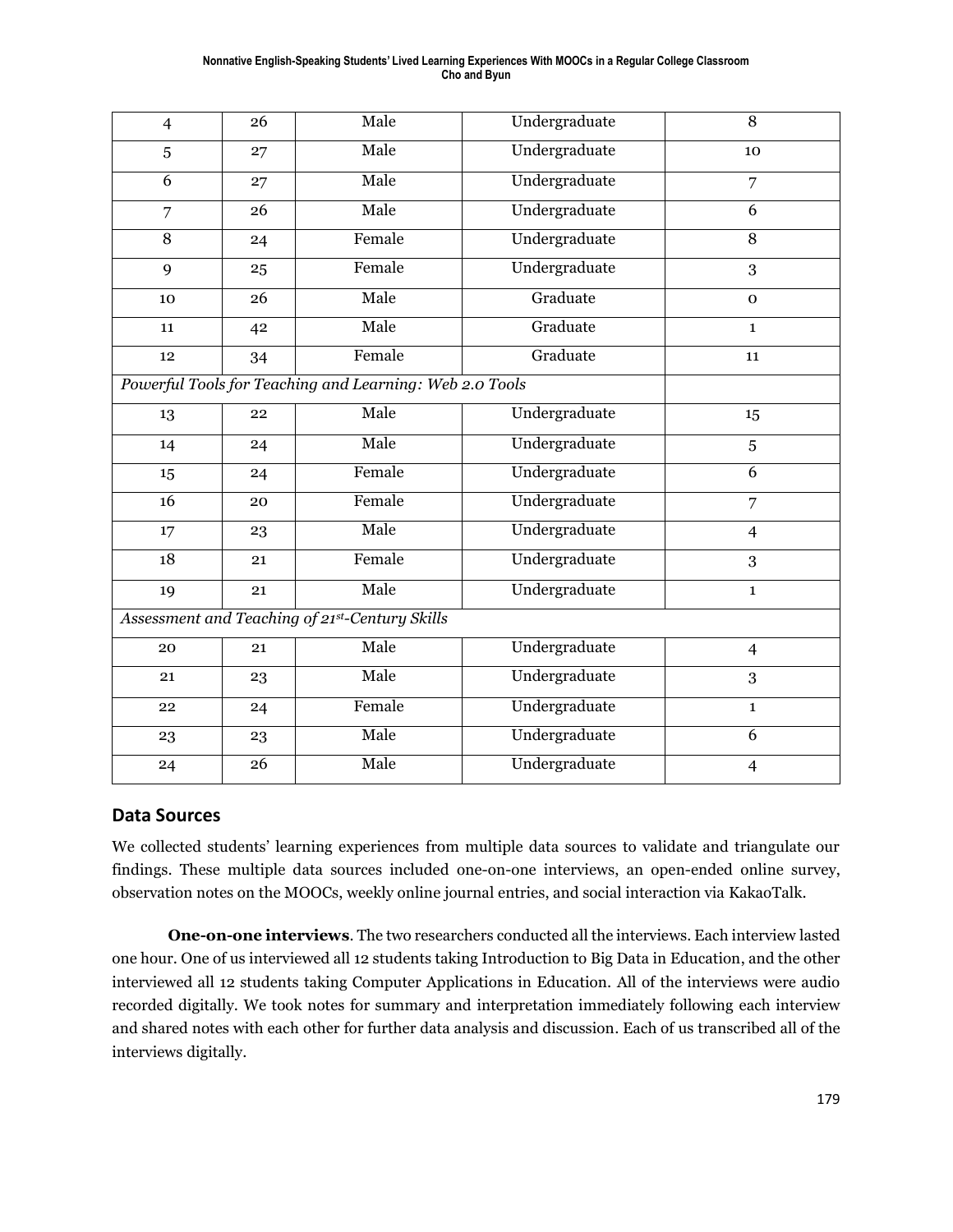**Open-ended online survey.** A short open-ended online survey was administered after students completed the MOOCs. The purpose of the open-ended survey was to examine students' experiences with a MOOC offered in English and their perceptions about instructional support and social interaction out of class. The survey data were downloaded into Excel files.

**Observation notes**. Both of us took the three MOOCs with the students to gain familiarity with the situations they mentioned in the interviews, the survey, and social interaction. We explored interfaces of the MOOCs and observed online forums, videos, and evaluation method. Then, we recorded our observations, thoughts, and interpretations in the form of notes. We did so because interpretations are best elucidated during the research process, not at its end (Rossman & Rallis, 2003).

**Weekly online learning journal entries.** Weekly online journal entries were collected to examine the way students learned and engaged in a MOOC. Each student's entries were downloaded into Excel files for data analysis.

**KakaoTalk messages**. KakaoTalk messages exchanged were downloaded in a text file format for data analysis. The instructor was not involved in KakaoTalk messages, but students knew he could observe their conversation.

### **Data Analysis**

Both researchers completed data analysis, which involved the five data sources interacting with one another; however, the one-one-one interviews were the primary source. These multiple data sources allowed us to develop insights into students' lived experiences with MOOCs. Data analysis was mainly conducted with the following five suggested steps (Hycner, 1999).

**Bracketing and phenomenological reduction.** *Bracketing* (or *epoché*) denotes the conscious resistance of a researcher to judge a phenomenon or a particular situation in terms of his or her own interests or perspectives. Instead, researchers allow human phenomena to elucidate themselves (Giorgi, 1985). *Phenomenological reduction* refers to the process of defining the pure essence of a phenomenon through the bracketing process. The core meaning understood through a commonly experienced phenomenon is called essence, which the researchers worked together to define after reviewing the data sets independently. For example, each of us listened to all the interviewees' audio recordings independently and repeatedly read interview transcripts line by line to gain familiarity with the words interviewees used and to develop a holistic sense of their MOOC experience in different courses as Hycner (1999) recommended. Then, each of us read research notes and social messages as well as downloaded weekly online journal entries and open-ended online survey results in Excel to define the essence of the phenomenon independently. While working together through a series of discussions, we compared our lists, revisited the transcripts if necessary, and determined the essence of the phenomenon.

**Delineating units of meaning.** *Delineating units of meaning* refers to selecting significant statements that describe a researched phenomenon. With a holistic sense of the phenomenon and essence, we worked together to extract significant statements from interview descriptions and responses to the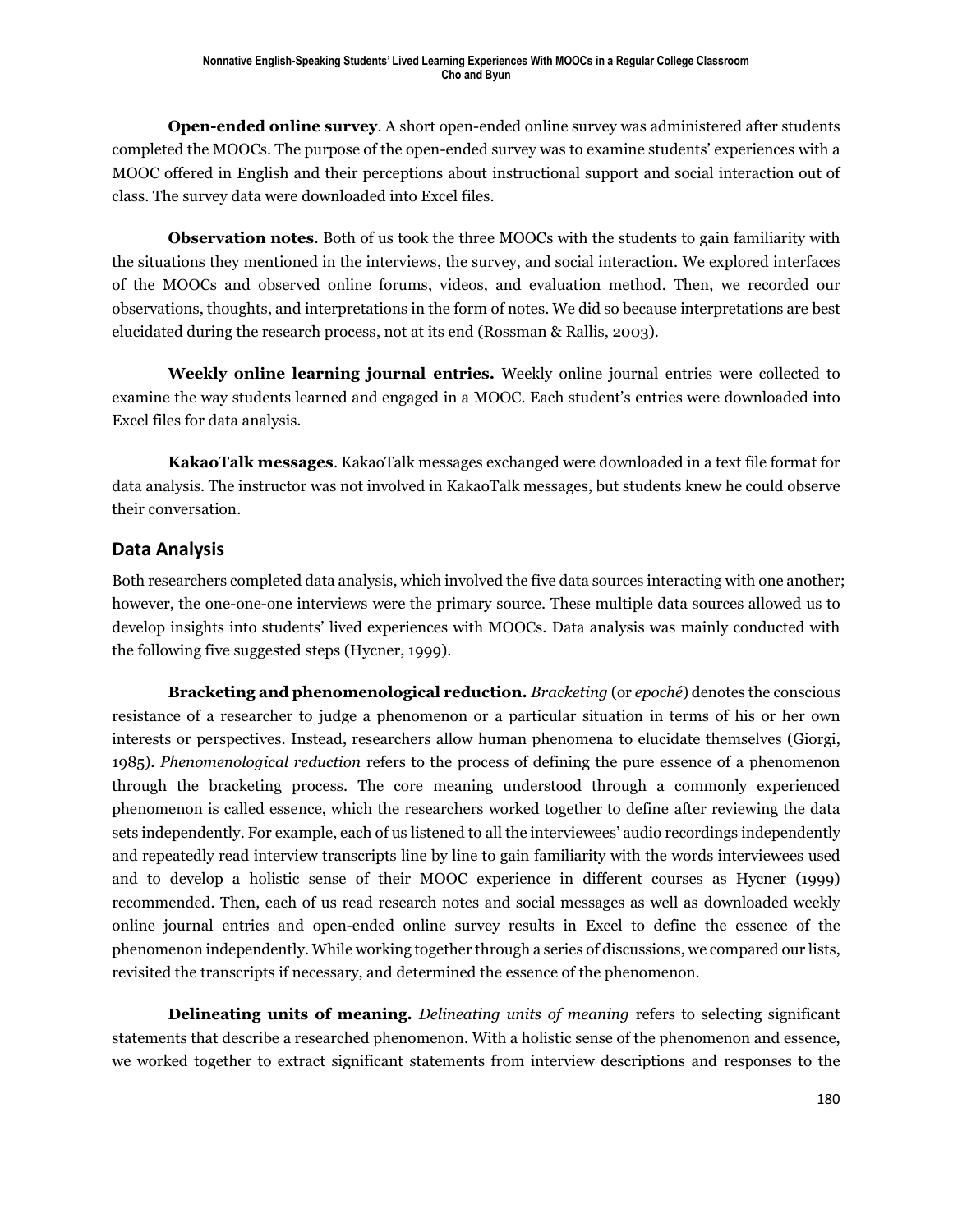online open-ended survey, and then arranged significant statements in an Excel file. In a series of discussions, we diligently examined each interview and the other data sources and retained in the Excel file only meaningful and significant statements that we agreed upon.

**Clustering units of meaning to form themes.** When clustering units of meaning, we grouped significant and meaningful statements that had been bracketed into themes and removed redundant statements (Moustakas, 1994), retaining the data in an Excel file. To define the pure essence of the phenomenon, we often engaged in discussion and returned to the recorded interviewed and survey data for units of meanings to make sure we agreed on the themes.

**Summarizing each data set.** We emailed a summary of the interview, including themes and descriptions, to each interviewee, asking each one to read carefully and determine whether the summary of the interview, themes, and descriptions accurately depicted their experience with the MOOC. We invited them to suggest any necessary revision to themes and descriptions that would more accurately represent their lived experiences, but no substantial changes were made.

**Identifying general and unique themes in all interviews and composite summary.** After the validity check, we scrutinized the summary and synthesized themes common to most or all participants. We also considered unique voices significant to explaining the phenomenon and defined its essence in terms of six themes, description, and interpretations as follows.

# **Findings**

Six themes emerged from the data analysis: wonder and interest, novel learning and teaching practices in a MOOC, preference for video style, learning strategies, motivation to learn in a MOOC, and need for faceto-face interaction. Specific findings for each theme are presented below.

# **Theme 1: Wonder and Interest**

Students felt a sense of wonder after they discovered several features, including the following: (a) MOOCs are available free of charge to anyone anywhere in the world; (b) MOOCs provide diverse professional courses that may have been unavailable had they not known about their existence; and (c) they were among many hundreds of thousands of learners who take MOOCs in over 100 countries (Jordan, 2014).

Taking an international course in Korea was a marvel to many students. Most of the students had no experience with learning in an international institution, so learning content offered from an overseas institution in English was a wonder to them. In addition, they were interested in the opportunity to interact with international students while taking a course at a university in Korea. Student 21 stated:

Taking a course offered by a prestigious international university was so wonderful. How can I [otherwise] take a course offered from the University of Melbourne while taking a regular class in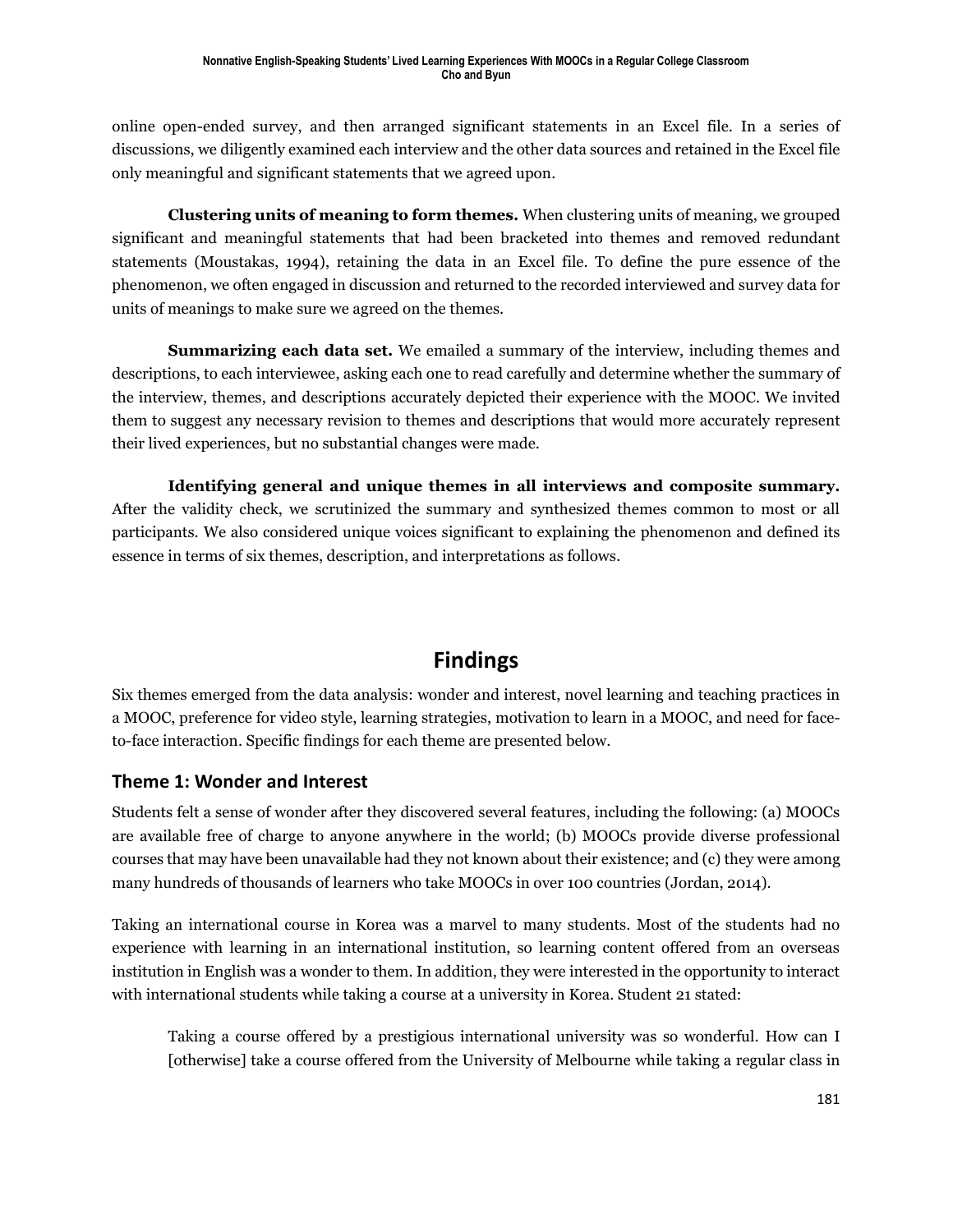Korea? I was so excited to take a MOOC delivered in English.

Students were also interested in new learning technology implemented in MOOCs. Because they planned to earn a certificate upon completion, they submitted to the learner identification process, which identifies enrolled learners with a webcam headshot and their typing patterns. Once students enter their headshot and typing patterns into the system, they must provide typing patterns whenever they submit a quiz and other assignments. Thus, students felt the system was trustworthy and their learning was serious. According to Student 8, "Because of the identification process, I became more serious about my learning and trusted that in a MOOC learning is serious."

# **Theme 2: Novel Learning and Teaching Practices in a MOOC**

Taking a MOOC was a completely new experience for Korean students. For some, the online forum was new in that numerous students from different countries participated, generating countless messages. Student 22 noted, "The number of threaded messages was enormous because so many people posted so many messages. I couldn't imagine how many people participated in the online forums." Very few students in this study, however, actively took part by posting messages in the forums themselves. Most Korean students only read messages posted by others, observing the types of messages posted and how the discussions proceeded as other Asian students have done in online courses (Liu, Liu, Lee, & Magjuka, 2010). Some students solved technical problems or issues with assignments by reading others' posts. Once students grew accustomed to teaching patterns, they paid little attention to the online forums.

One reason for Korean students' lack of participation in online forums was low confidence in their ability to write messages in English. Most students reported that their English was not good enough for communication; however, we noted many grammatical errors in messages posted in online forums by other nonnative English-speaking students from different countries. Another possible reason is that English education in Korea focuses on grammar, reading, and comprehension instead of listening, writing, and speaking as is China (Liu et al., 2010). Student 24 confirmed our interpretation, stating, "My goal was to use perfect grammar and spelling in English, but it seems other international students' goals were using English as a communication tool."

Lack of Korean students' participation in online forums was not necessarily explained with only a lack of confidence about communicating in English. Bruff et al. (2013) reported that Vanderbilt University students rarely participated in the online forums. Korean students did not feel the necessity to participate in online forums, which were not structured around course content or the creation of deep knowledge; they were still able to complete the course without interacting with others. In our observation, many international students participated in online forums; however, participation was active only during the early stages of the course and decreased over time. Most of the messages posted provided personal introductions and requests for organizing a face-to-face learning community, depending on where they lived. Even if discussions occurred with content-specific topics, most of the online discussions failed to create deep knowledge among members or lost its focus on the topics.

Korean students' interest in MOOCs led them to compare teaching styles in the MOOCs and other online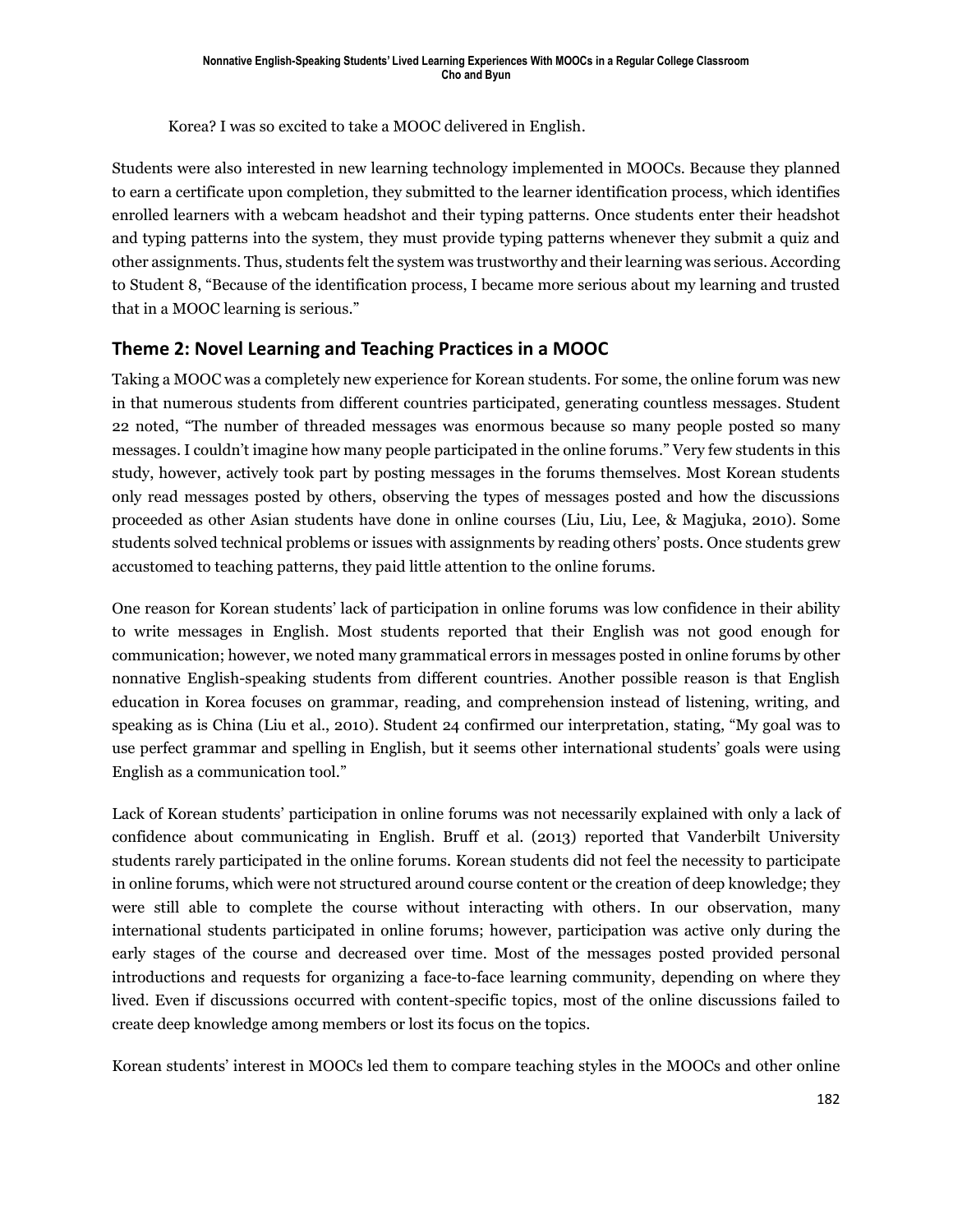courses they had taken in Korea. They felt that the MOOCs were more interactive than the online courses they had taken in Korea in that (a) questions about content or the assignment were answered immediately by others, including an instructor or staff member; and (b) discussions continued without the instructor's presence. Based on their experience with online courses in Korea, students stated that online instructors rarely sent messages except to announce exams or assignment due dates. Discussions were inactive if online instructors were not present even when participation was required.

# **Theme 3: Preference for Video Style**

Video lecture is one of the main delivery formats in MOOCs. Students learned content by watching video clips of less than 15 minutes in length. Some students reported that they liked short video clips because they could watch the video lectures via mobile phone while traveling or they could use the short video clips when they had small amounts of time between classes. In addition, students reported that their engagement with video clips was high because the video clips were short. Sometimes, they downloaded video clips and replayed them when necessary.

Most students reported that a new type of video is necessary to help them engage in lectures. Our students reported that although they liked the short video clips, PowerPoint slide presentations with voiceover made engagement in learning difficult. Student 1 said, "I prefer to watch interactive video lessons. A PowerPoint slide presentation with voiceover didn't much help me engage in lessons. I would rather read a book." In contrast to criticism of videos of PowerPoint slide presentations with voice-over, students rarely complained about video clips in which instructors' headshots were visible or multiple experts conversed onscreen.

Korean students' preferences about videos were typical. In a recent study on MOOC videos, Guo, Kim, and Rubin (2014) found that students prefer to see instructors lecturing in an informal setting. Based on their analysis, Guo et al. suggested that MOOC video producers simply film the lectures in informal settings instead of creating high-fidelity studio productions with big budgets. In addition, they found that students prefer to see the instructor write notes on the board over watching an instructor read PowerPoint slides. Their results showed that although students take courses online, they still want to have indirect interaction with the instructor on videos.

# **Theme 4: Learning Strategies**

Students used a variety of learning strategies to understand video lectures in the MOOCs. In their early weekly journal entries, we found that they experienced high anxiety about taking an online course in English and showed low confidence in their understanding of content delivered mainly via video lectures; however, after they performed well on quizzes, they seemed more confident about understanding content and taking an online course in English.

Improved confidence can be attributed to students' successful use of diverse learning strategies in a MOOC. For example, to understand video lectures, students controlled video play speed. If the content was difficult to understand or the video required them to follow certain steps, they played the videos slowly and watched them repeatedly. In addition, they took either physical or digital notes on key words, points, or questions.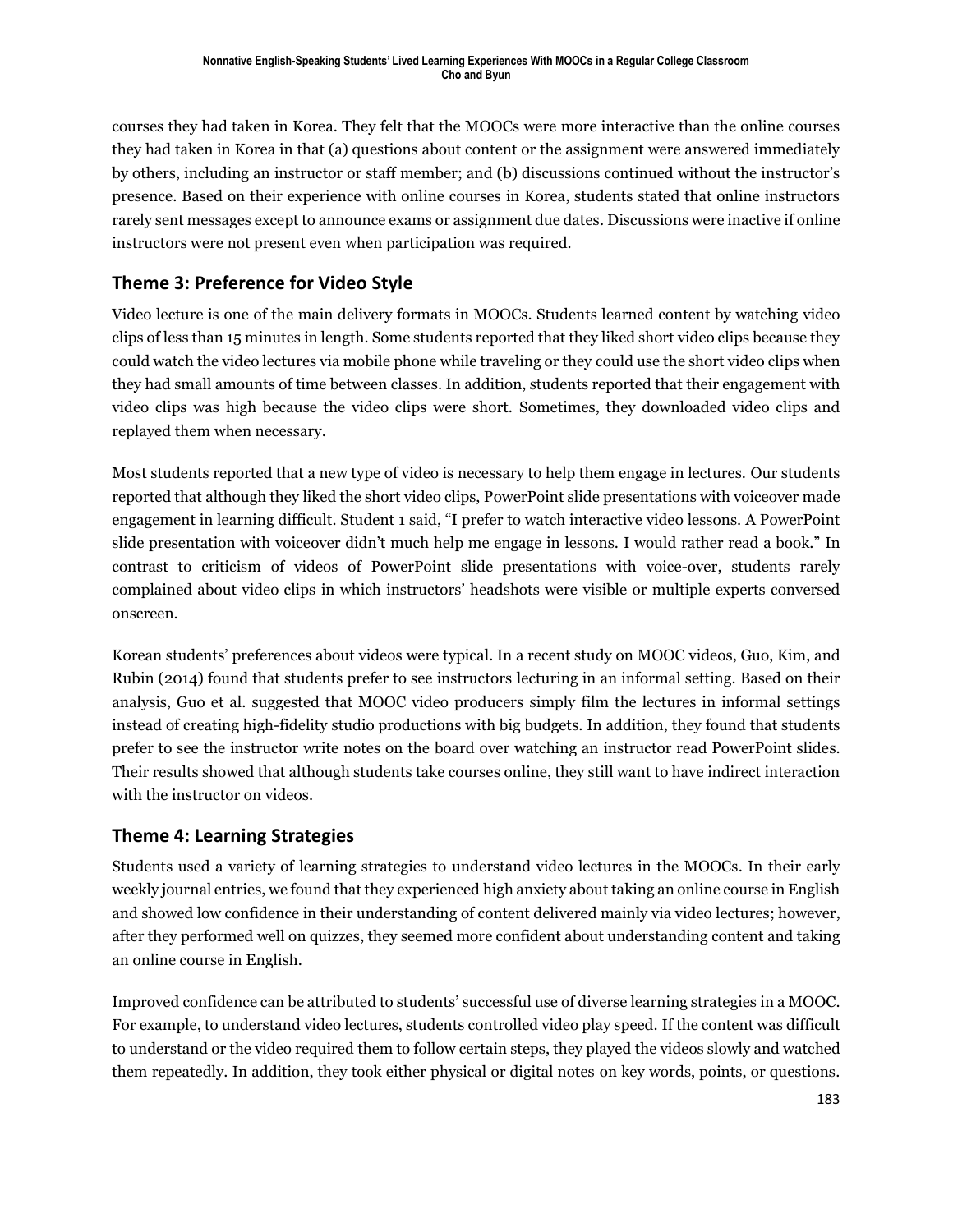Taking notes seemed a common learning strategy among MOOC students regardless of cultural setting. In interviews with 13 MOOC learners; 10 whose mother tongue was English; Veletsianos et al. (2015) found that taking either paper or digital notes was a primary learning strategy most students used to understand video lectures regardless of age.

Other students also used search engines, including Google or Naver, a Korean search engine, to improve their understanding of the content they learned via video clips. Many students reported that to understand concepts and address questions that arose while watching the videos, they searched the Internet for information. In addition, they reviewed notes from other regular college classes like statistics to understand concepts presented in the video lectures.

Furthermore, students engaged in both physical and virtual interactions with classmates taking the same MOOC in a regular classroom. One student reported that she learned of the existence of a script for each video by interacting face-to-face with her Korean classmates. Some engaged in virtual interaction when they sought assistance through KakaoTalk and received immediate help installing the R program, confirming the use of social media for support. An example is presented in the following exchange:

[Student 3] [9:15 a.m.] I found a different R program on the website, which is

different from what we watched in the video lecture. I guess the one on the

website is an upgraded program. Can I download this?

[Student 2] [9:36 a.m.] I guess so. I also downloaded the new one.

[Student 3] [9:39 a.m.] I can't activate the R program. I reinstalled it, but strange

windows keep popping up.

[Student 2] [9:45 a.m.] Can you remove the installed R program and reinstall it?

#### **Theme 5: Motivation to Learn in a MOOC**

Students showed diverse motivation while taking a MOOC. Some were very interested in achieving a certificate issued by an internationally recognized university while taking a course in Korea. Most of them had no experience with an international institution, so learning content offered by an overseas institution in English gave them the prestige associated with taking an international course without physically traveling to a foreign university. Student 5 stated, "I worked hard even during the weekend because of the certificate issued from a famous international institution."

Students who were more interested in achieving a particular grade or passing the regular college course were not fully engaged in the MOOC. Disinclined to explore new features of the MOOCs, some of them knew the instructor read weekly journals and monitored KakaoTalk; therefore, they wrote weekly journals to show him that they were working hard or interacting well with others. Those students thought the activities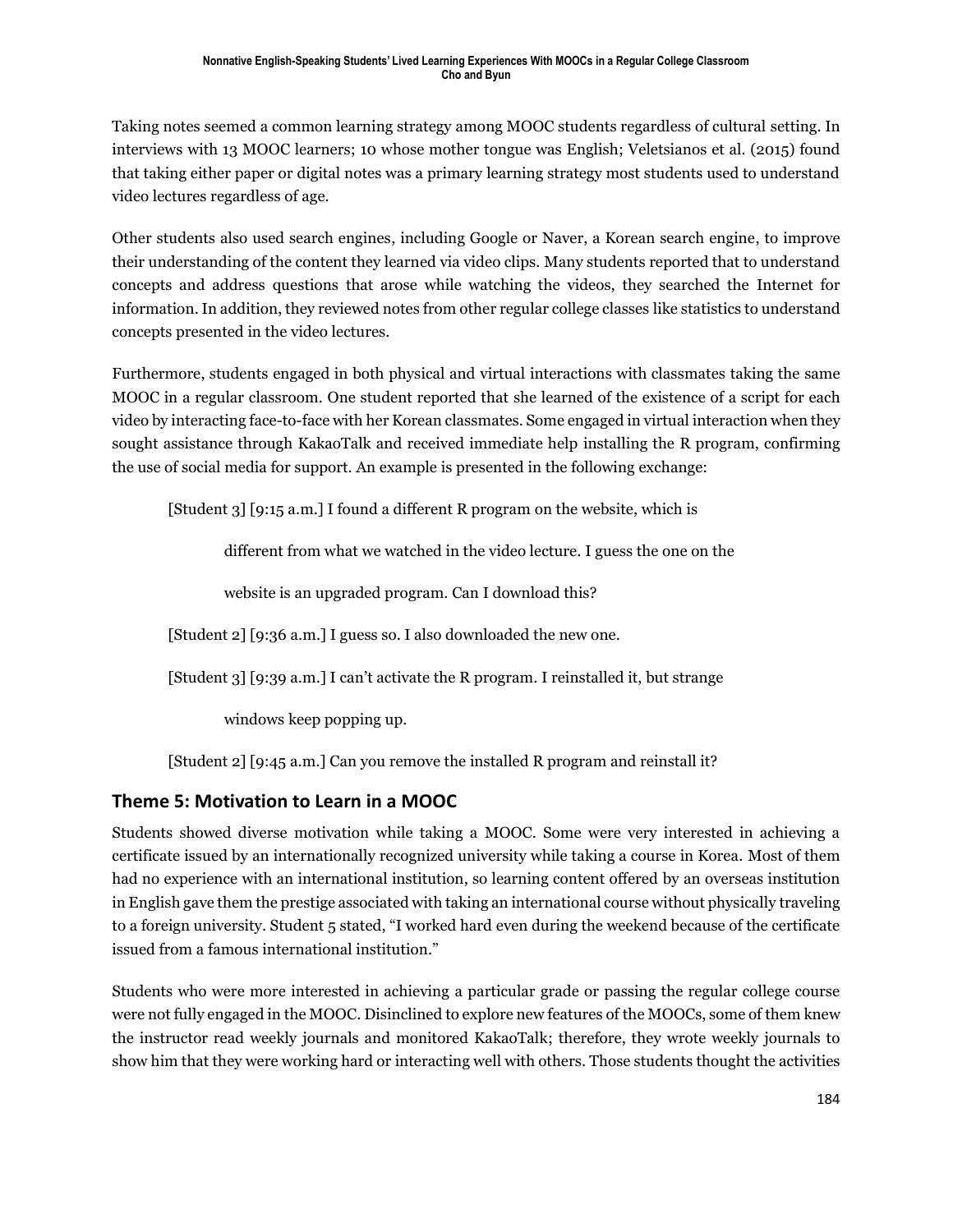designed by the instructor were not particularly helpful to their success and completed them only to achieve a good grade.

The other type of student we observed among MOOC learners tended to enjoy learning content via the MOOC even though it was a required activity in a regular college classroom. These students appreciated the opportunity to learn content in a new way and tended to master it; they effectively used weekly journal entries and KakaoTalk as means to improve their learning process and to acquire information or assistance from classmates. In addition, these students reported improving their English by taking the MOOCs and observing the active learning patterns of international students, which challenged them to change their own learning practices.

# **Theme 6: Need for Face-to-Face Interaction**

Students desired more face-to-face interaction with the instructor in the regular classroom, and many of them mentioned the necessity of very structured and detailed guidance before taking a MOOC; for example, students wanted the college classroom instructor to provide an overview of the interface of the MOOC and explain in detail the functions of each menu. Because the design of the MOOC and presentation of materials online were quite different from their previous online experience, some students reported that they had difficulty locating the materials and assignments. Several students requested that the instructor demonstrate how to navigate the MOOC.

Valuing interaction in the physical classroom, students also preferred face-to-face meetings with classmates in a regular classroom and often wanted immediate feedback from peers to verify that they were on the right track like any other online student. They seemed to seek comfort about their learning by observing and interacting with classmates. Although social media were helpful in acquiring assistance from others, students still wanted face-to-face sessions. Combining physical classroom meetings and social media may enhance students' learning experiences.

Students wanted classroom instructors to be more directly involved in their learning process; for example, some wanted the instructor to review video lectures with them because they wanted to make sure they understood the content correctly. Others suggested that the entire class watch the video lectures together and discuss the content in face-to-face classroom sessions. Student 16 said:

I didn't realize that I rely so heavily on others for learning. Watching a video alone was a new experience with me, which I rarely did. I always studied with others. Even for online learning I did a group study. I would suggest we watch the videos and study together.

# **Discussion**

The purpose of this study was to gain in-depth understanding of the lived learning experience of nonnative English-speaking students, specifically Koreans, with MOOCs in a regular college classroom; and we found that learning in a MOOC challenged many of them. Not only issues with English but also teaching and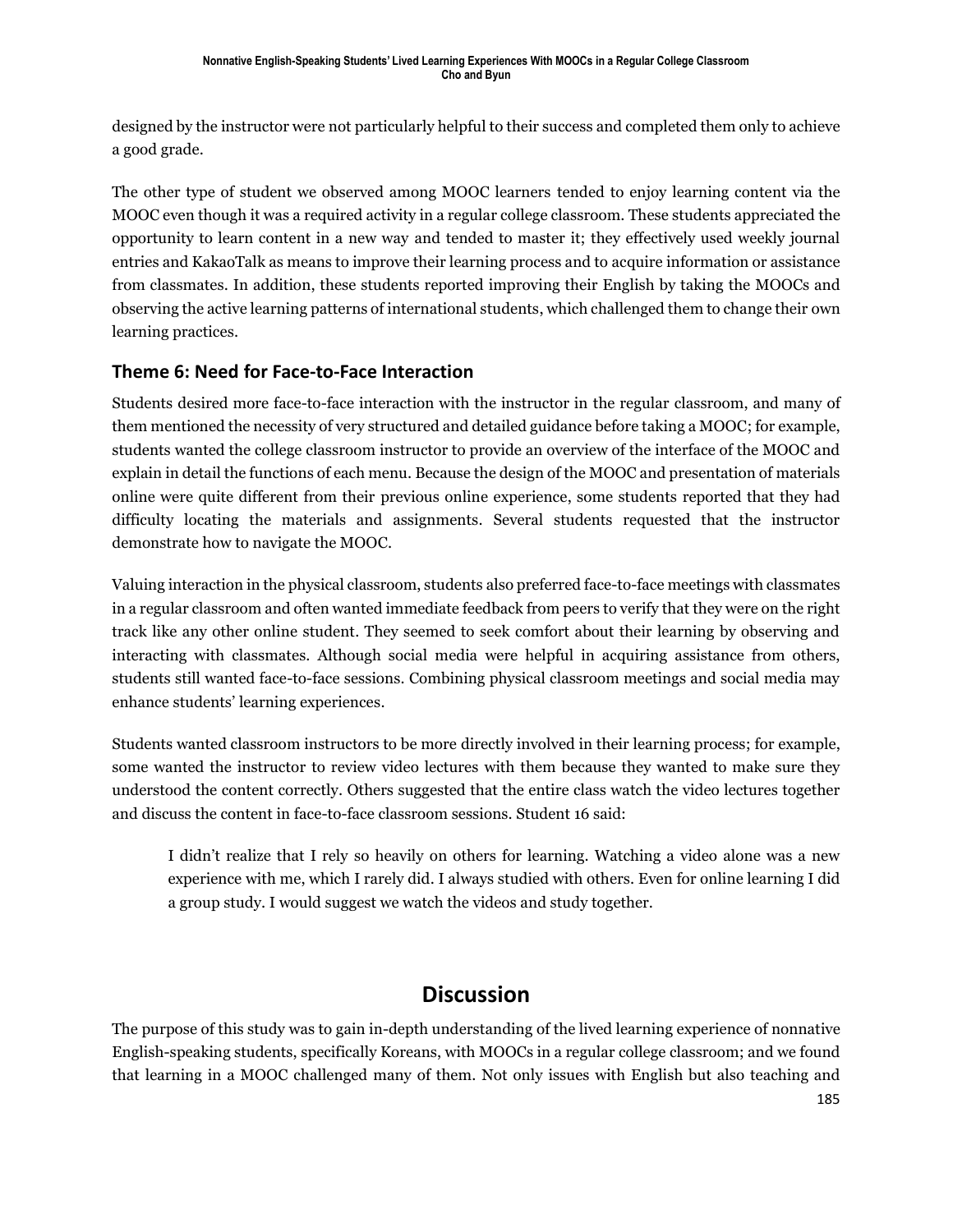learning practices different from their previous experience caused some reluctance to take a MOOC independently with minimum instructor support; however, some highly motivated students showed strong interest in taking more MOOCs for professional development and to achieve more of their own goals.

We also found that students preferred face-to-face sessions led by an instructor, who invited them to participate either in large- or small-group discussion. Similar results were reported with students at Vanderbilt University (Bruff et al., 2013). This can be explained in at least two ways. First, the content students learned was unfamiliar, so their anxiety about understanding might have been high; and they might have wanted someone with authority in content to lead their learning like an instructor in a traditional classroom. Such anxiety seems a common concern regardless of language. For example, reliance on authority to check the validity of their understanding was evident among Chinese students taking an online MBA with American students (Liu et al., 2010). In addition, the concern of college students in Switzerland about understanding French MOOC content without instructor presence was also reported (Li et al., 2014).

Second, because all the MOOC materials, including video lectures, were delivered in English, Korean students wanted to check their level of content understanding immediately through synchronous social interaction. One Korean student suggested watching MOOC video lectures with study group members to enhance their learning experience. Li et al. (2014) compared two types of MOOC study group formats: One involved watching MOOC videos with study group members and interacting with them; the other, individual watching. They found that college students in Switzerland perceived the study group format as a more positive learning experience, characterized by greater attentiveness and engagement through synchronous social interaction than watching MOOC videos individually.

Taking a MOOC allowed nonnative English-speaking students to experience different learning and teaching practices online (Liu et al., 2014). Most Korean participants in the current study had previous online learning experience. Although diverse forms of online courses exist in Korea, we found that most of the online courses students took were self-paced online lectures, designed to teach certain content without social interaction. These courses differ from generic online courses emphasizing high-level human interaction. In these courses students simply access the online courses and learn the content by watching videos; therefore, these Korean students rarely saw discussion boards developed through interaction without instructor presence. For Korean students, other students' voluntary interactions, such as seeking assistance and providing help by replying or posting YouTube learning materials, were novel to them. Korean students' experience with a MOOC gave them new perspectives on teaching and learning practices online and may have given them an opportunity to reflect upon their participation as students in MOOCs. Although these new experiences challenged them, they may have helped the students learn in various MOOCs offered in English as more nonnative English-speaking students enroll in them for different reasons (Jordan, 2014).

We found that MOOCs have considerable potential as learning materials in a classroom of nonnative speakers of English, as other educators have (Bruff et al., 2013; Najafi et al., 2014). Our recommendations for instructors planning or considering using a MOOC offered in English as a part of classroom activities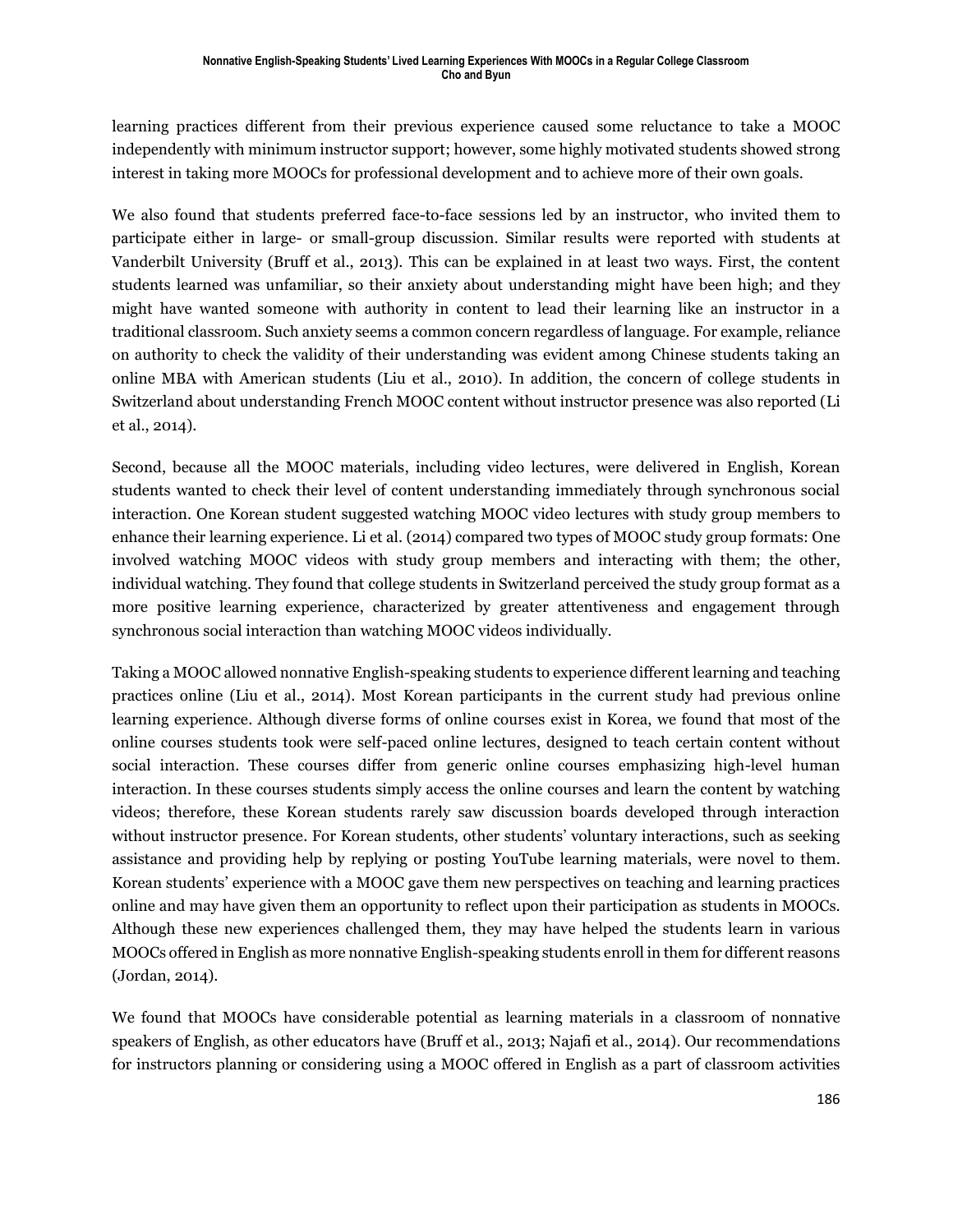for students whose first language is not English appear below. First, after completing an analysis of students' learning needs, a thorough orientation should be conducted in the college classroom (Cho, 2012). Researchers have found that the quality of orientation to the MOOC affected online students' retention rates (Glazer & Murphy, 2015). In this study, we provided orientation focused on how to sign up and enroll in a MOOC; however, our students wanted to have more detailed orientation. Specifically, they wanted the instructor to teach them how to navigate MOOCs and how to learn in them. We suggest that in the orientation, either the classroom instructor or a MOOC developer should inform students unfamiliar with teaching and learning practices in MOOCs offered by U.S. institutions about the way they will be taught and what will be expected of them.

Second, the flipped classroom approach in which students watch video content at home and spend a portion of class time in discussion can be an alternative to help students learn in a MOOC (Israel, 2015; Li et al., 2014; Sandeen, 2013; Swigart & Liang, 2016). We found many students wanted confirmation of their understanding from an instructor even if they had achieved high scores on quizzes. Students were unable to tolerate uncertainty. In the flipped classroom in which students engage in social interaction with instructors or peers, we expect students will engage more in learning with less concern about their understanding of content through immediate social interaction (Israel, 2015; Li et al., 2014).

Third, an instructor can increase MOOC completion rates without providing the financial support needed for students to attain certificates when the MOOC is used as a learning activity. If the instructor has a teaching grant as we did, providing financial support to students to earn certificates is feasible; however, the certificates cost money and grants are not always available. We found that even for extrinsically motivated students, earning a good grade is more important than achieving a certificate; therefore, requiring participation in a MOOC itself can facilitate its completion. If instructors want to see student participation in a MOOC, they can still monitor students' progress by asking them to submit screenshots demonstrating their learning progress as Bruff et al. (2013) did with their students.

# **Significance of the Study**

Although examining nonnative English-speaking students' learning experiences with MOOCs in English is important, very little empirical research has been conducted to investigate them. This study is meaningful in that we explored nonnative English-speaking students' lived experience. The results are not only useful for MOOC development and operation but also contribute to the body of MOOC literature.

Veletsianos et al. (2015) noted that most current MOOC studies have dealt with demographic information, patterns of participation, and completion or dropout rates based on self-reported surveys or large systemgenerated data sets. They called for more empirical studies examining learners' voices with various data sources to determine why they do what they do and how they do it in MOOCs. Compared to most MOOC studies in which researchers used secondary data or survey data that may restrict understanding of MOOC learners (Veletsianos & Shepherdson, 2016), our study was unique in that we used multiple data collection methods, such as interviews, surveys, observations, and learning journals not often used in MOOC studies to examine students' lived experiences to examine students' lived experiences.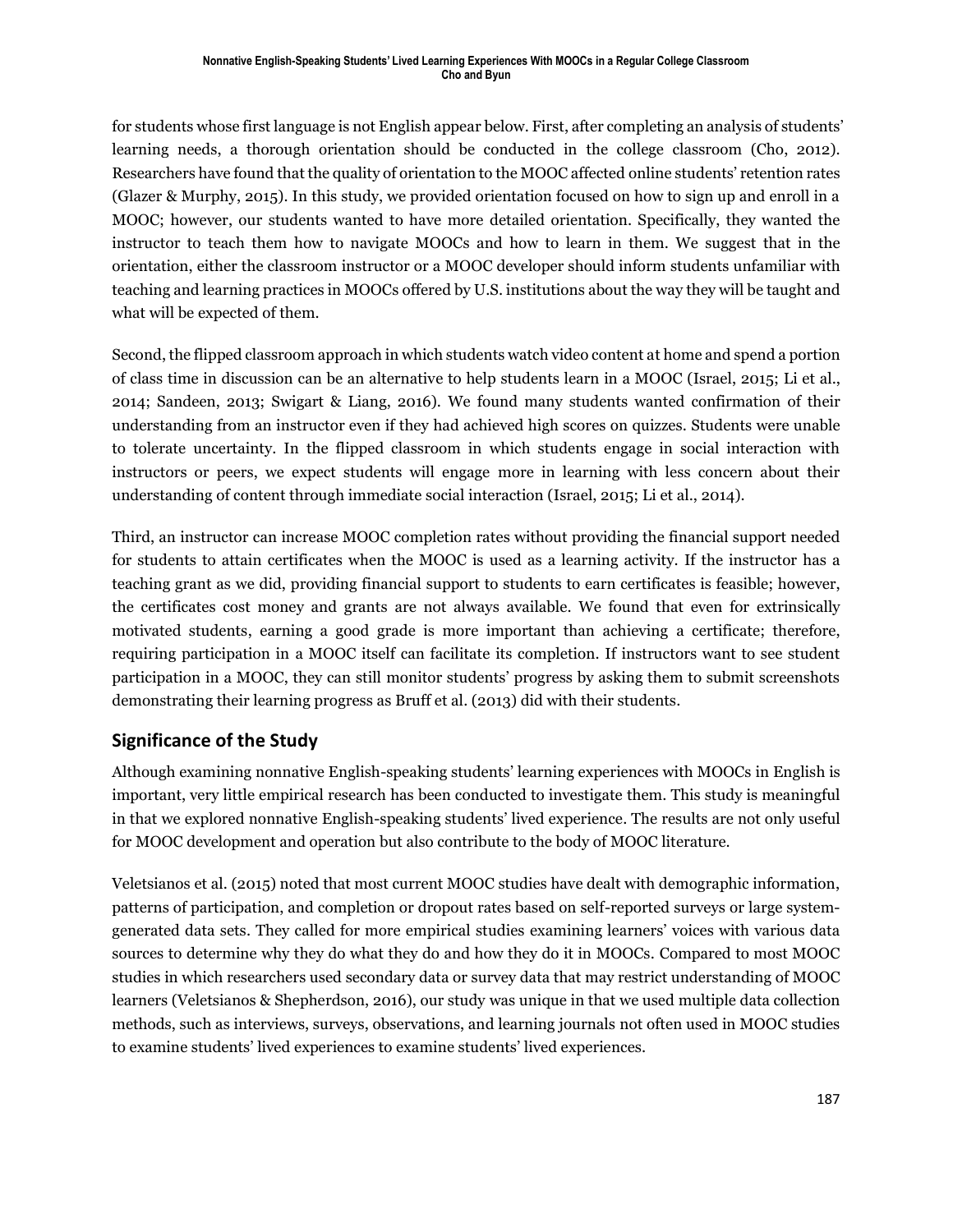# **Conclusion**

As more nonnative English speakers are expected to take MOOCs offered in English, additional consideration is necessary. In our study, we pointed out that language is a barrier that can hinder nonnative English speaking students' active participation in a MOOC; however, other issues related to teaching and learning practices that differ from nonnative English-speaking students' experiences should be considered cautiously. We call for more empirical research that explores nonnative English-speaking students' lived experiences in MOOCs. In future research, not only their levels of English proficiency but also their prior experiences with MOOCs offered in English should be considered. Conducting these empirical studies is critical as more universities, such as University of Pennsylvania and University of California–Irvine offer MOOCs solely for nonnative English-speaking students.

# References

- Bruff, D. O., Fisher, D. H., McEwen, K. E., & Smith, B. E. (2013). Wrapping a MOOC: Student perceptions of an experiment in blended learning. *MERLOT Journal of Online Learning and Teaching, 9*(2), 187–199.
- Bruyn, S. T. (1966). *The human perspective in sociology: The methodology of participant observation.* Upper Saddle River, NJ: Prentice-Hall.
- Cho, M.-H. (2012). Online student orientation in higher education: A developmental study. *Educational Technology Research & Development, 60*(6), 1051–1069.
- Colas, J.-F., Sloep, P. B., & Garreta-Domingo, M. (2016). The effect of multilingual facilitation on active participation in MOOCs. *International Review of Research in Open and Distributed Learning, 17*(4), 280–314.
- Dowling, M. (2007). From Husserl to van Manen. A review of different phenomenological approaches*. International Journal of Nursing Studies, 44,* 131–142.
- Downes, S. (2012, May 21). Connectivism and connective knowledge. [Web log post]. Retrieved from <http://www.downes.ca/post/58207>
- Engle, D., Mankoff, C., & Carbrey, J. (2015). Coursera's instructor human physiology course: Factors that characterize successful completion of a MOOC. *International Review of Research in Open and*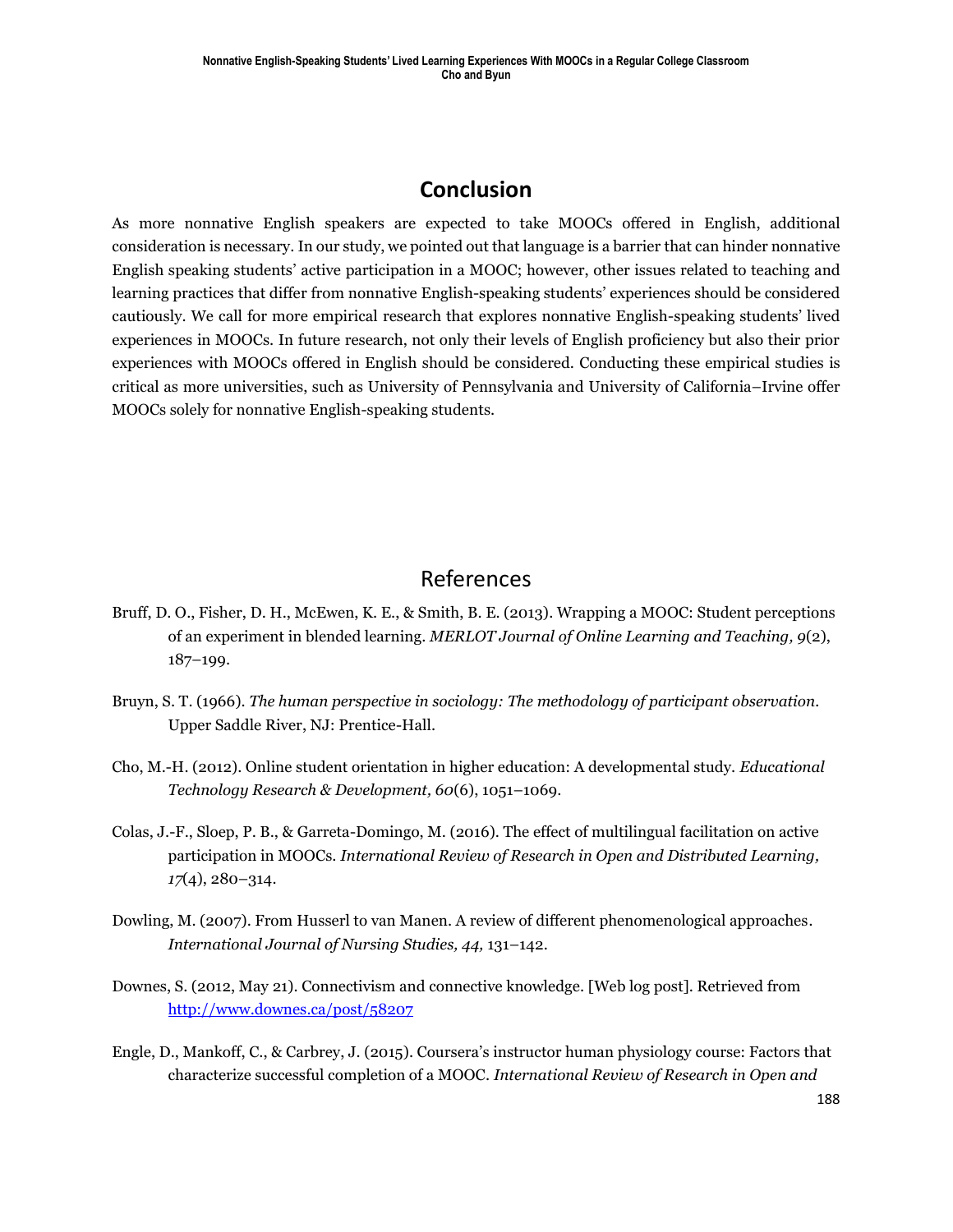*Distributed Learning, 16*(2), 46–68.

- Gillani, N., & Eynon, R. (2014). Communication patterns in massive open online course. *Internet and Higher Education, 23,* 18–26.
- Giorgi, A. (1985). *Phenomenology and psychological research*. Pittsburgh, PA: Duquesne University Press.
- Glazer, H. R., & Murphy, J. A. (2015). Optimizing success: A model for persistence in online education. *The American Journal of Distance Education, 29,* 135–144.
- Guo, P., Kim, J., & Rubin, R. (2014). How video production affects student engagement: An empirical study of MOOC videos. In *Proceedings of the first ACM conference on Learning @ scale* (pp. 41– 50). Atlanta, GA: ACM.
- Hew, K. F., & Cheung, W. S. (2014). Students' and instructors' use of massive open online courses (MOOCs): Motivations and challenges. *Educational Research Review, 12,* 45–58.
- Hycner, R. H. (1999). Some guidelines for the phenomenological analysis of interview data. In A. Bryman & R. G. Burgess (Eds.), *Qualitative research* (Vol. 3, pp. 143–164). London, UK: Sage.
- Israel, M. J. (2015). Effectiveness of integrating MOOCs in traditional classrooms for undergraduate students*. International Review of Research in Open and Distributed Learning, 16*(5), 102–118.
- Jordan, K. (2014). Initial trends in enrolment and completion of massive open online courses. *The International Review of Research in Open and Distance Learning, 15*(1), 133–160.
- Li, N., Verma, H., Skevi, A., Zufferey, G., Blom, J., & Dillenbourg, P. (2014). Watching MOOCs together: Investigating co-located MOOC study groups. *Distance Education, 35*(2), 217–233.
- Liu, X., Liu, S., Lee, S-H., & Magjuka, R. J. (2010). Cultural differences in online learning: International student perceptions. *Educational Technology & Society, 13*(3), 177–188.
- Moustakas, C. (1994). *Phenomenological research methods.* Thousand Oaks, CA: Sage.
- Najafi, H., Evans, R., & Federico, C. (2014). MOOC integration into secondary school courses. *The International Review of Research in Open and Distance Learning, 15*(5), 306–322.
- Reilly, E. D., Williams, K. M., Stafford, R. E., Corliss, S. B., Walkow, J. C., & Kidwell, D. K. (2016). Global times call for global measures: Investigating automated essay scoring in linguistically diverse MOOCs. *Online Learning, 20*(2), 97–109.
- Rossman, G., & Rallis, S. F. (2003). *Learning in the field: An introduction to qualitative research.* Thousand Oaks, CA: Sage.